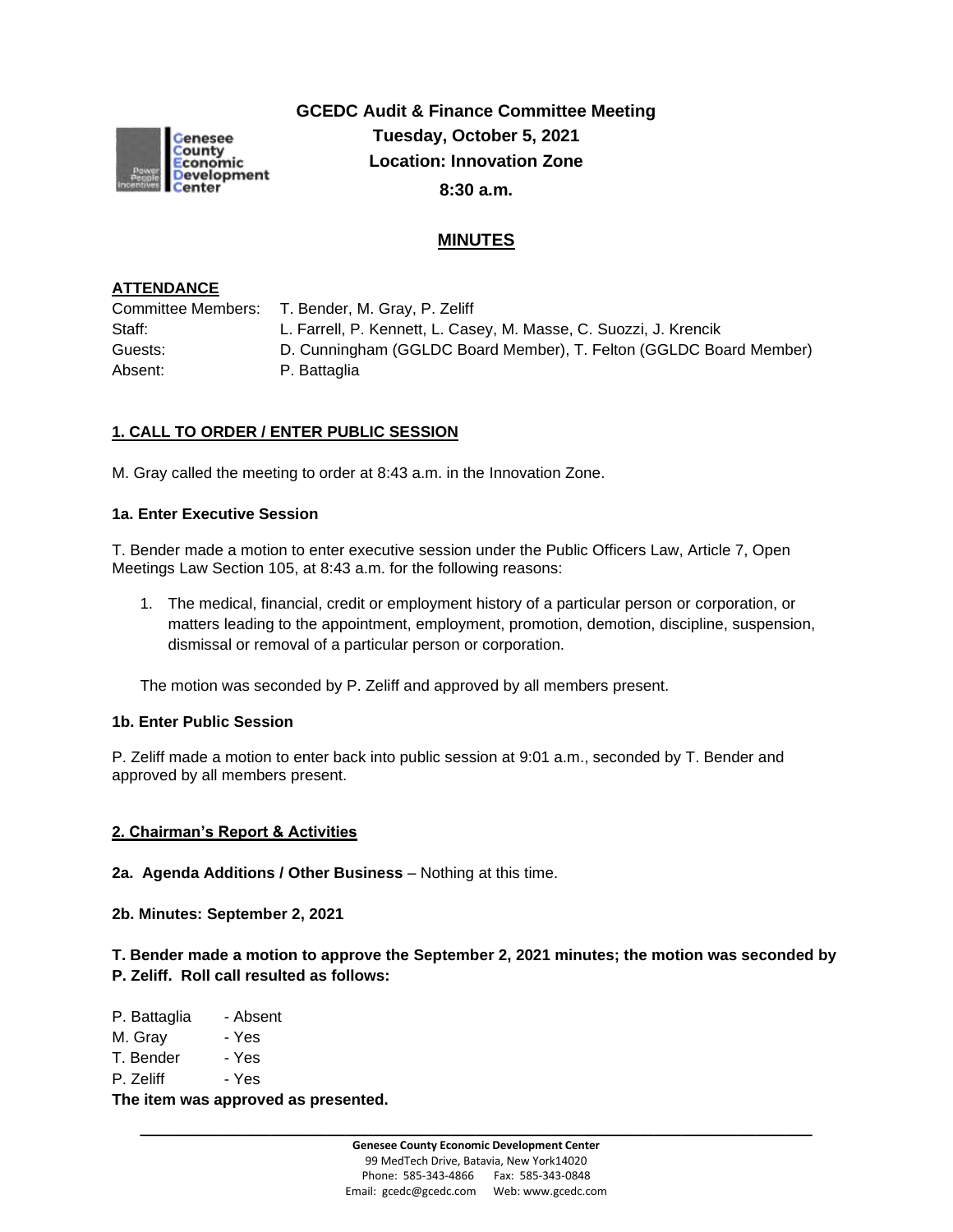## **3. DISCUSSIONS / OFFICIAL RECOMMENDATIONS OF THE COMMITTEE:**

**3a. August 2021 Financial Statements -** L. Farrell reviewed with the Committee the significant items of the August 2021 long form financial statements.

- The LandPro Project closed in August; we collected \$115,000 in origination fees.
- We collected application fees from Liberty Pumps, J&R Fancher and Valiant Real Estate.
- At this time, we should be at 67% of budget. In the operating fund, there are a few line items that are over budget related to expenditures that are front loaded. The front-loaded expenses will level-out by year end.
- There were large expenditures for STAMP in August as we continue to pay on STAMP contracts. GURFs were submitted for these expenditures.
- OSC has released funds to ESD. We anticipate receiving the next tranche of funds for the \$33M soon.
- Other than the above-mentioned items, there is normal monthly activity on the income statements for all funds.

## **T. Bender made a motion to recommend to the full Board the August 2021 Financial Statements; the motion was seconded by P. Zeliff. Roll call resulted as follows:**

P. Battaglia - Absent M. Gray - Yes T. Bender - Yes P. Zeliff - Yes **The item was approved as presented.**

**3b. Auditor Selection –** It is required that the audit partner on the engagement is changed every five years. The auditing firm does not need to change, only the audit partner in charge. L. Farrell stated that last year it was determined that the Agency would go out to bid for auditing services after David Brownell completed five years as engagement partner in charge. L. Farrell stated that she will obtain an engagement letter from Mostert, Manzenaro & Scott, LLC for 2021 auditing services. It was discussed that if there is not a significant increase in fees, the GCEDC will continue to use this firm and partner, David Brownell, for 2021 audit services. L. Farrell will present the proposal at the next Committee meeting.

**3c. Insurance Renewal –** Last year, the Committee recommended that the Agency do an RFQ for insurance brokers. Tompkins Insurance remained the Agency's broker and Selective was chosen as the carrier for the January 1, 2021 insurance renewal. The Committee requested that staff should contact J. Teresi at Tompkins Insurance to request quotes from multiple insurance companies for the January 1, 2022 insurance renewal.

**3d. Land Lease Rates -** M. Masse presented the proposed schedule for the land lease rates that were included with the meeting materials. M. Masse stated that C. Yunker confirmed that market conditions justify an increase in rates. Acreage that was charged \$60/acre for 2021 will increase to \$70/acre for 2022. Acreage that was charged \$65/acre for 2021 will increase to \$75/acre for 2022. Lamb Farms and Call Farms leased acreage that is approximately \$3/acre was set in the purchase option agreements when the land was acquired. These rates are essentially the carrying costs of the properties. If Lamb

**\_\_\_\_\_\_\_\_\_\_\_\_\_\_\_\_\_\_\_\_\_\_\_\_\_\_\_\_\_\_\_\_\_\_\_\_\_\_\_\_\_\_\_\_\_\_\_\_\_\_\_\_\_\_\_\_\_\_\_\_\_\_\_\_\_\_\_\_\_\_\_\_**